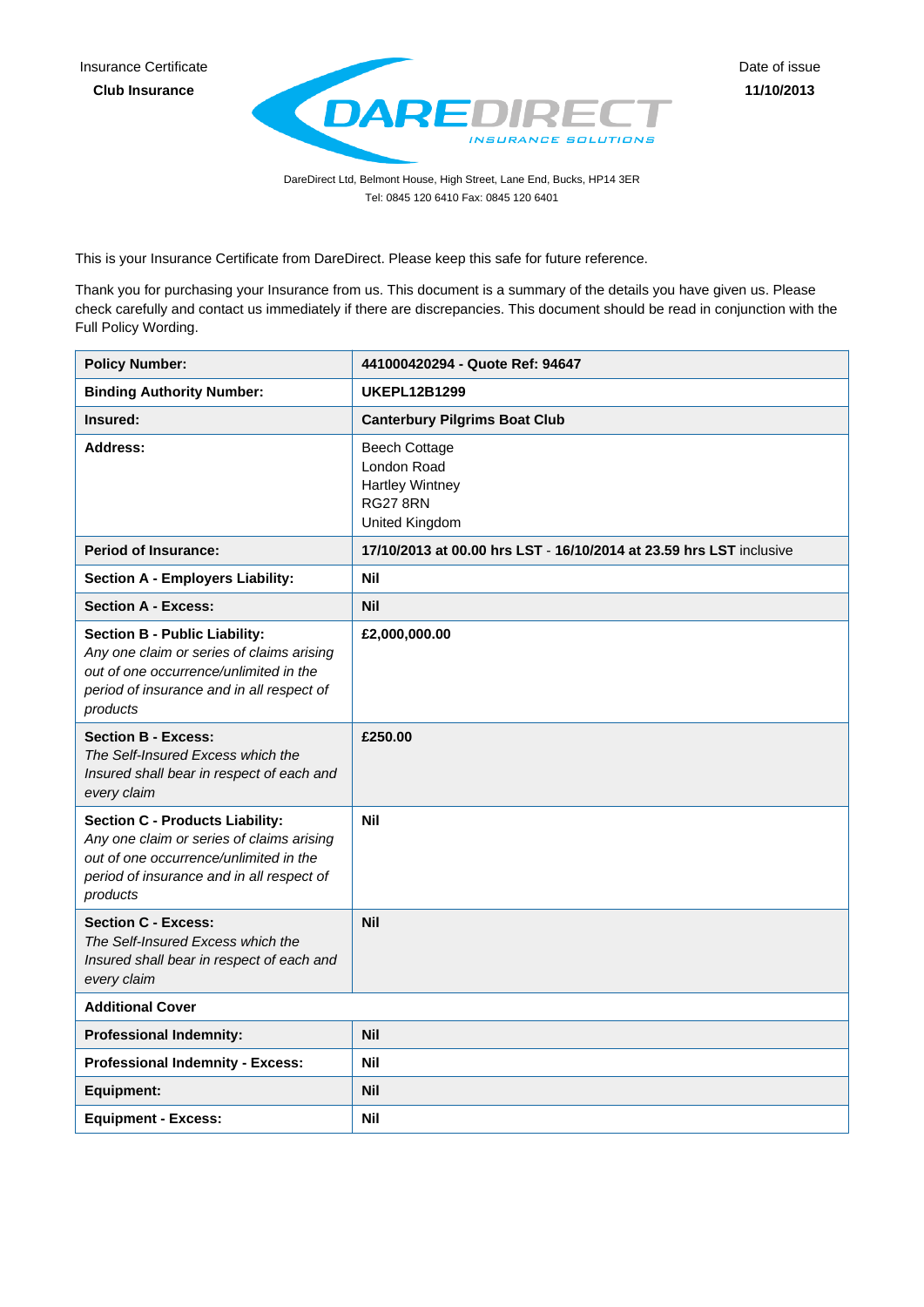The Canterbury Pilgrims Boat Club Summary of activities for Public Liability cover The Constitutional Objectives of the Club are: a) To foster fellowship amongst the membership. b) To promote and encourage rowing at The King's School, Canterbury. Activities of CPBC come under two headings: • the financial and moral support of the rowing activities of The King's School, Canterbury, including through the holding of social events; and • to run a rowing club and provide club rowing equipment (1 x quad scull/coxless four, 2 x pair/double scull, 1 x single scull, and a boat trailer) for use by regular and occasional rowers, some of whom race for the Club. The Club has approximately 125 paid-up members, the most active of whom are also Officers of the Club. There are also a number of non-subscribing members who are Officers of the Club by virtue of their association with the school. Total Club membership does not currently exceed 150 members. Non-Rowing Activities The Club's main non-rowing activity is an annual lunch during the Henley Royal Regatta. This is held in a marquee erected on the Henley Cricket Club car park. The lunch has a wide attendance which includes members and their guests, school staff, members of school rowing teams and their parents, and other supporters and friends. The other fixed event of the year is the Club AGM and dinner, which is usually held at a "borrowed" venue in London. In addition, there may also be other occasional non-rowing activities during the year. Rowing Activities Most Club members are non-rowing members. Fewer than 20 Club members are regular rowers, and it would be unusual for more than 15 of the remaining members to row occasionally during any year. The Club does not have fixed premises, and members and their invited guests row at a range of locations and official competition events using a mix of their own, Club and other borrowed equipment, often in combination with participants from other clubs. Members who want to use Club rowing equipment pay an annual charge or a pay-per-use charge. The trailer is available for pay-per-use rental. Equipment is rented to adults, but not exclusively for the use of adults. Crews may include minors, or may be comprised exclusively of minors. Rowing equipment and the trailer is sometimes rented by, or lent to, other clubs. This might be by way of an explicit arms-length agreement, or might happen informally when a boat is lent to a team from another club that finds itself in need at a regatta. Only 14 active members.